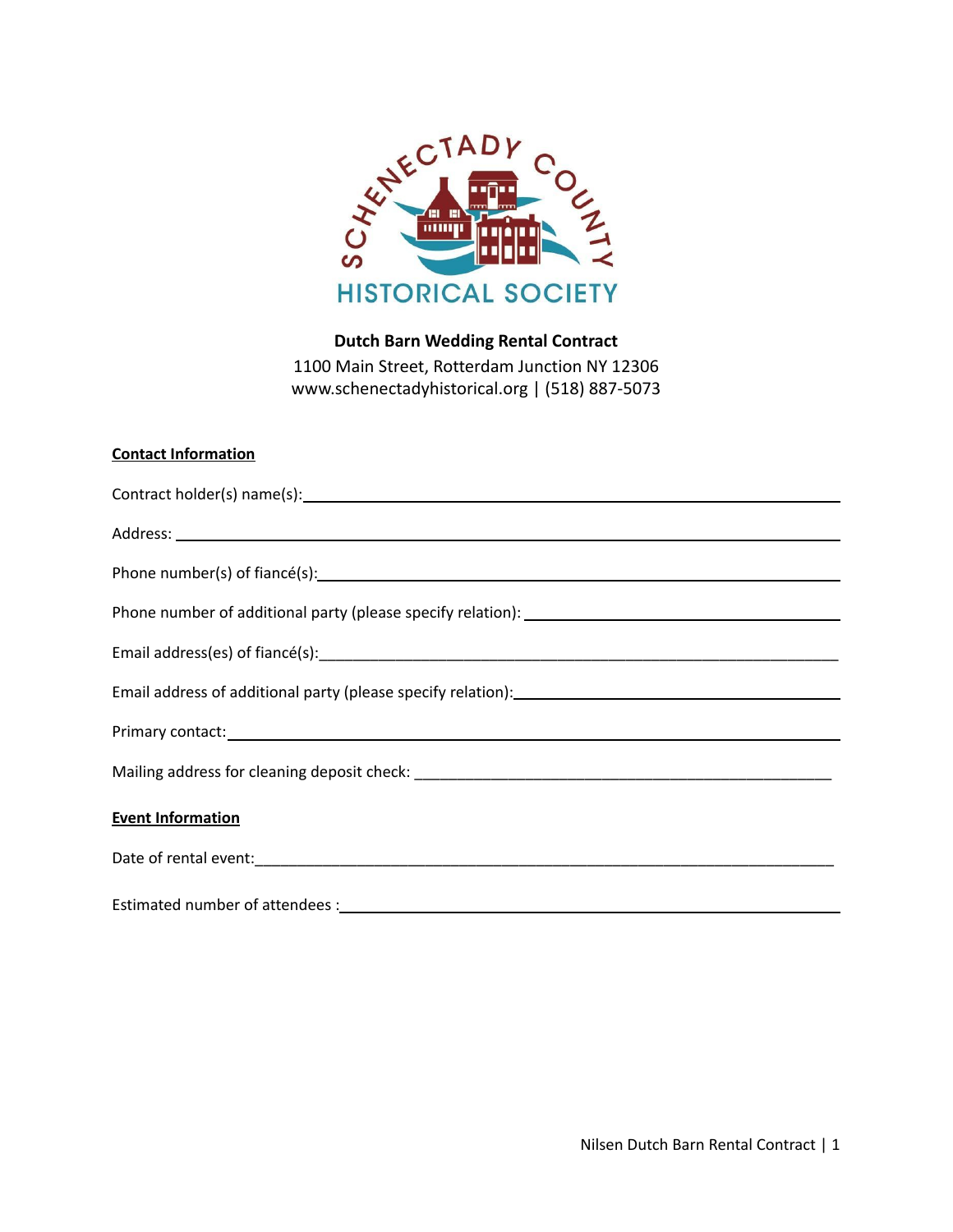## **Policies**

We encourage you to help us preserve our buildings and collections for future generations. Guests seen acting inappropriately or in any way endangering our collections, including our buildings, animals, boats, cemetery, gardens, or artifacts, will be asked to leave the site immediately. Failure to uphold these policies may result in cancellation of the rental event.

## *Payment*

A deposit of \$1,250 is required to be due at booking. This deposit is non-refundable in the event of cancellation. Final payment, along with the final headcount, is due no less than thirty (30) days prior to your rental. Payment must be submitted to the Schenectady County Historical Society via cash, check or credit card. At that time, the SCHS staff must also be notified of the following items:

- Copy of liability insurance
- Copy of temporary beer/wine/cider permit or caterer's liquor license, if applicable
- Tent setup details, if applicable
- Final headcount
- Setup arrival time
- Setup departure time
- Day of arrival time
- Ceremony start time
- Reception end time
- Day of departure time
- The names, contact, and arrival times of any on-site vendors you will be using, including caterers, florists, musicians, rental companies, and photographers.

| Rental Party Initials:      | Date: |
|-----------------------------|-------|
|                             |       |
| <b>SCHS Staff Initials:</b> | Date: |

## *COVID-19 deposit policy*

For rentals that cannot legally take place due to state or federal mandates related to COVID-19, SCHS staff will work with our clients to first reschedule their event at no additional cost. All deposits and payments will be transferred to the new date. If an adequate date cannot be found, the deposit will be returned in full.

| Rental Party Initials:      | Date: |
|-----------------------------|-------|
| <b>SCHS Staff Initials:</b> | Date: |

## *Rebooking fee*

If the need arises to reschedule the wedding date for any reason, an additional fee of \$750 will be charged. Rescheduled dates must be within 18 months of the original date and a new contract will be signed.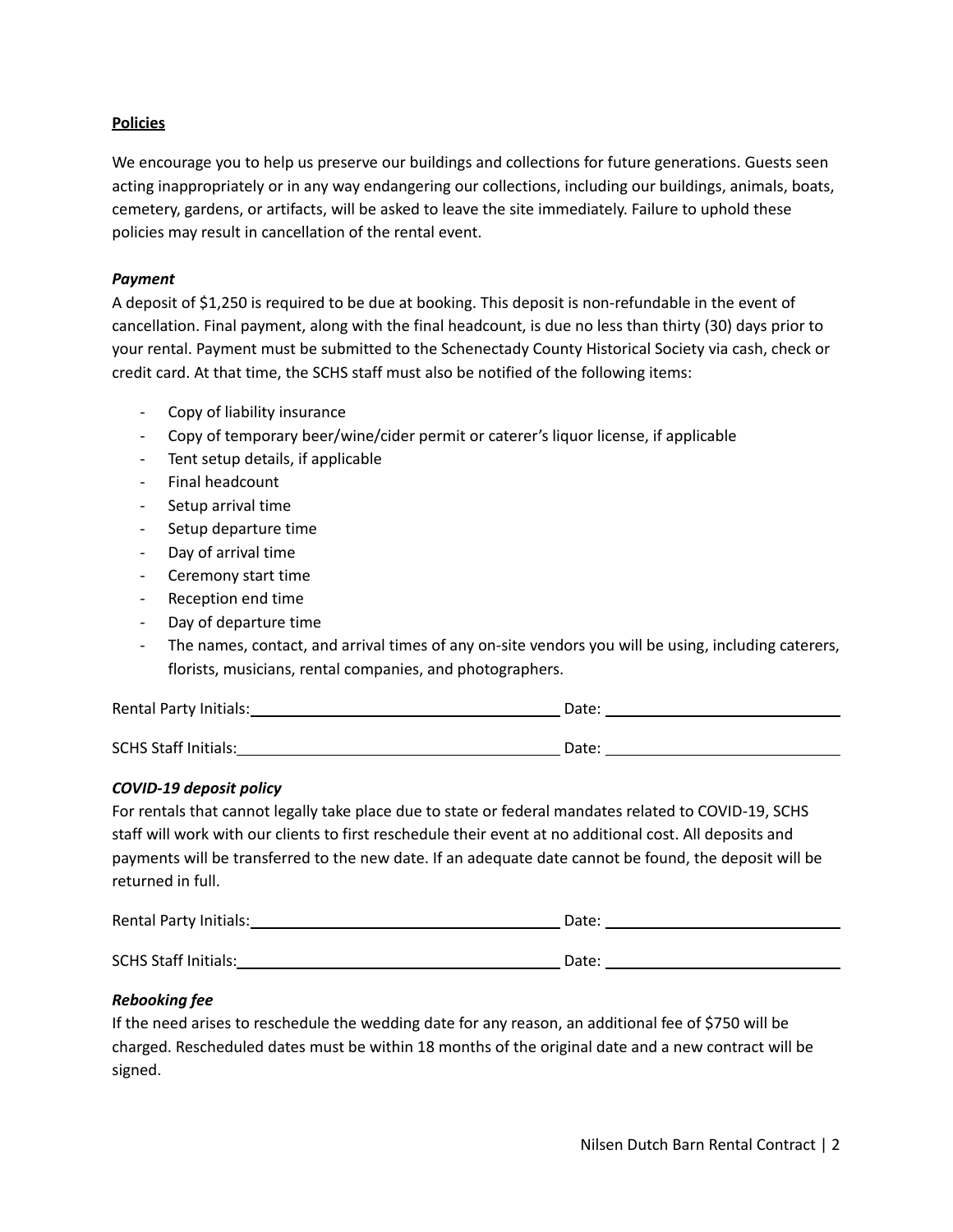| Rental Party Initials:      | Date: |
|-----------------------------|-------|
| <b>SCHS Staff Initials:</b> | Date: |

## *Hours*

Setup for events in the Dutch Barn may begin the preceding day at 2:00pm, and continue through 8:00pm that evening. The day of the event, access to the barn begins at 10:00am, and renters must vacate the premises by 11:00pm. Cleanup may take place the following morning, and is limited to two hours, between 10:00am and 12:00pm. Additional hours can be rented at \$25/hour for setup/cleanup, or \$50/hour for the reception. Additional hours must be pre approved by SCHS staff and will be deducted from the cleaning deposit. There is an additional \$150 fee for events which take place on Sunday when the farm is closed.

| Rental Party Initials:      | Date: |
|-----------------------------|-------|
|                             |       |
| <b>SCHS Staff Initials:</b> | Date: |

## *Staffing*

There will be at least one Schenectady County Historical Society staff member on site at all times during your rental. However, Schenectady County Historical Society does not provide any wedding planning services, nor any day-of-event coordination. Our staff's role is limited to unlocking the barn for access and to supervise the event to prevent damage to our property and collections and to monitor that the agreed upon policies are honored. SCHS staff is not responsible for assisting with wedding logistics, setup or teardown by the renter.

| Rental Party Initials:      | Date: |  |
|-----------------------------|-------|--|
|                             |       |  |
| <b>SCHS Staff Initials:</b> | Date: |  |

## *Cleaning & Cleaning/Security Deposit*

Prior to your departure, the barn must be returned to the state it was in upon your arrival. This includes, but is not limited to: removing all belongings and decorations; placing contents of all trash and recyclable bins into dumpster; clearing grounds of decorations and debris; removing tents; and sweeping the barn free of debris. A cleaning/security deposit of \$500 will be added to the full amount of any Dutch Barn rental. Following your departure from the site, our staff will verify that you have removed your property and left the barn as you found it. If this is the case, the \$500 deposit will be refunded to you. If you are renting a tent, and the tent is erected prior to 2:00pm Friday, or torn down after 12:00pm Sunday, a fee of \$100/day will be deducted from your cleaning/security deposit. Notice of tent erection details must be given thirty (30) days in advance of your rental date

| Rental Party Initials:      | Date: |
|-----------------------------|-------|
| <b>SCHS Staff Initials:</b> | Date: |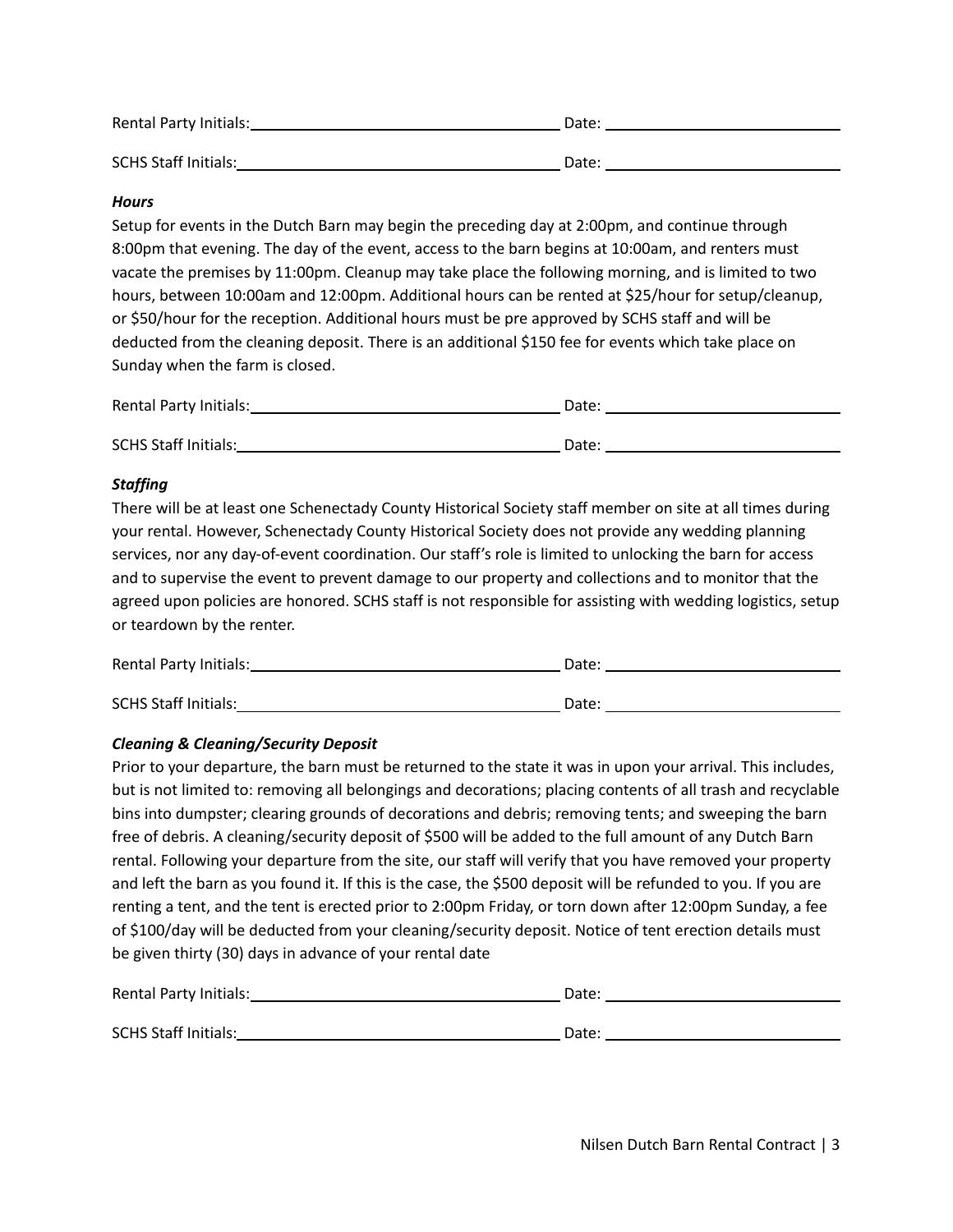#### *Weather Procedures*

| If inclement weather interferes with part of the rental (i.e. an outdoor wedding ceremony), the rental      |
|-------------------------------------------------------------------------------------------------------------|
| party may relocate portions of their event to other onsite facilities at the discretion of the rental party |
| and the SCHS staff.                                                                                         |

| Rental Party Initials:      | Date: |  |
|-----------------------------|-------|--|
| <b>SCHS Staff Initials:</b> | Date: |  |

#### *Liability Insurance*

A certificate of Liability Insurance in the amount of one million dollars naming the Schenectady County Historical Society as an additional insured must be provided. This may be available from the renter's homeowner's or other insurance carrier.

| Rental Party Initials:      | Date: |
|-----------------------------|-------|
|                             |       |
| <b>SCHS Staff Initials:</b> | Date: |

#### *Indemnification Agreement*

Renter agrees to defend, indemnify and hold harmless the Schenectady County Historical Society against any liability or damages, to the extent allowed by law, arising out of the use of their facility.

| Rental Party Initials:      | Date: |
|-----------------------------|-------|
|                             |       |
| <b>SCHS Staff Initials:</b> | Date: |

#### *Access*

Booking an event on site does not permit exclusive access to the grounds and buildings, nor will it preclude normal museum operations. No access is allowed to the structures other than those specified as part of the contract, including the historic structures or the Franchere Education Center. Guests are not permitted in the second story of the barn, in the stall containing the sleigh, or on the pathways to the flat, dock, and bateaux along the river below the main property. No members of the rental party are allowed to climb onto, or otherwise get into the batteaux. Rental of the Dutch Barn does include access to the bathrooms located in the Red English Barn.

| Rental Party Initials:      | Date: |
|-----------------------------|-------|
|                             |       |
| <b>SCHS Staff Initials:</b> | Date: |

#### *Damage*

The renter assumes responsibility for any damage or defacement of the historic structures, modern buildings, artifacts, or materials found throughout done by their party or guests.

| Rental Party Initials:      | Date: |
|-----------------------------|-------|
|                             |       |
| <b>SCHS Staff Initials:</b> | Date: |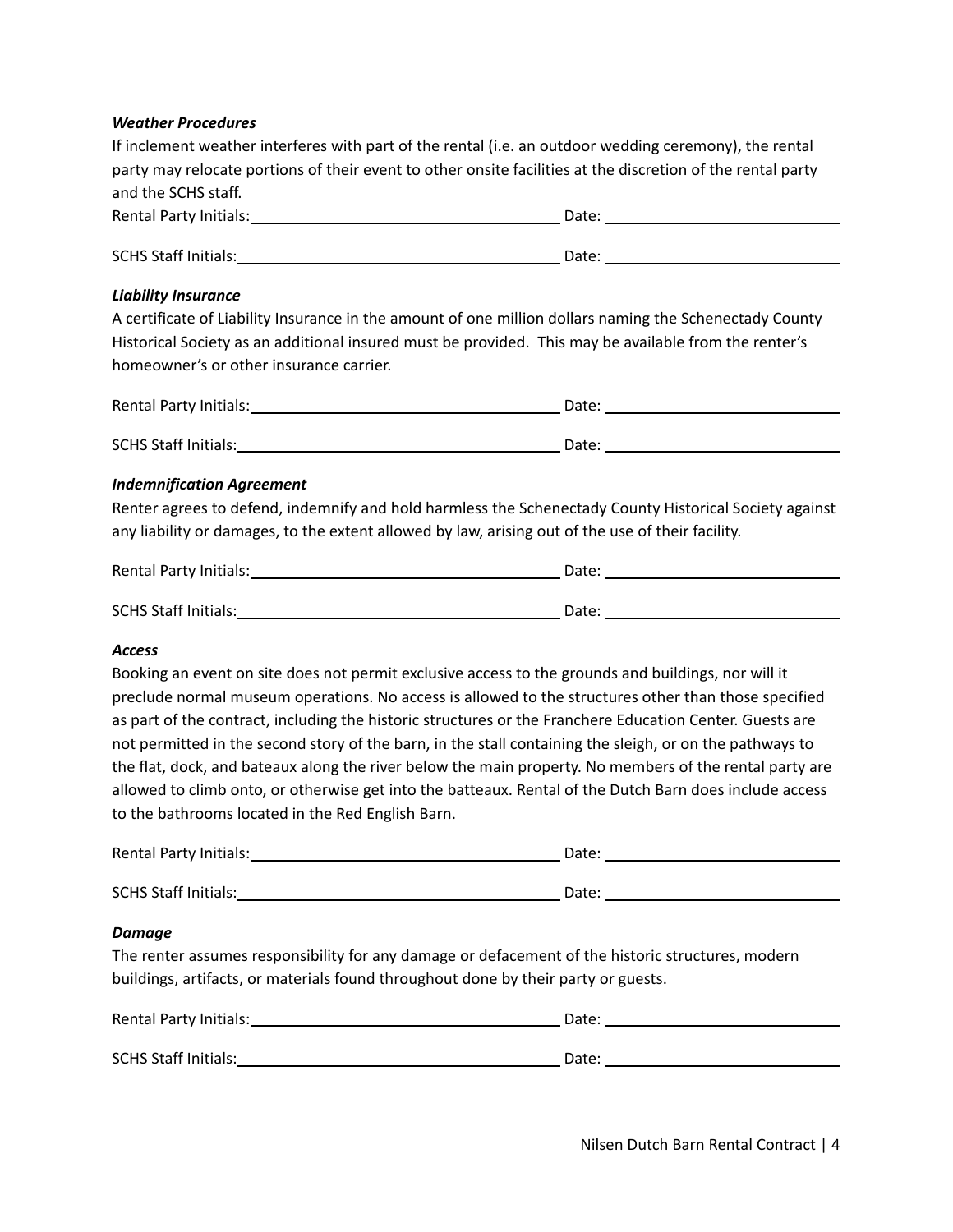## *Artifacts*

The Dutch Barn is the storage location for some Schenectady County Historical Society artifacts. These artifacts will remain in place during all rental events, and must remain free from harm throughout the event. This includes placing items on top of or over them, moving them, or damaging them in any way.

| Rental Party Initials:      | Date: |
|-----------------------------|-------|
|                             |       |
| <b>SCHS Staff Initials:</b> | Date: |

#### *Building Alterations*

No physical alterations of the structures or grounds are permitted. This includes, but is not limited to, nails, tacks, tape, glue, or other materials that may damage or leave residue. Tent poles are allowed, but their location must be approved by SCHS staff.

| Rental Party Initials:      | Date: |  |
|-----------------------------|-------|--|
|                             |       |  |
| <b>SCHS Staff Initials:</b> | Date: |  |

#### *Alcohol*

Alcohol is permitted on site only if (a) the Rental Party applies for and qualifies for a NYSLA temporary beer, wine and cider permit for the event or (b) the Rental Party's caterer applies for and qualifies for a NYSLA caterer's permit. The permit must be mailed or emailed to SCHS fifteen (15) days before the event. Note that the serving and consumption of **liquor** is ONLY permissible if served through a qualified, licensed caterer.

| Rental Party Initials:      | Date: |
|-----------------------------|-------|
| <b>SCHS Staff Initials:</b> | Date: |

## *Fire*

Candles, torches, fireworks, sparklers, sterno, and any other open flames are not permitted anywhere on site. No space heaters of any kind may be used. Caterers may use a cooking fire on site but must receive an approved designated set up location from the SCHS staff which will be at least 10 feet away from any building.

| Rental Party Initials:      | Date: |  |
|-----------------------------|-------|--|
| <b>SCHS Staff Initials:</b> | Date: |  |

## *Confetti*

No rice, birdseed, plastic, glitter, artificial flower petals, or any other artificial or non-biodegradable confettis are allowed to be used on the lawns. A list of approved confetti can be provided by SCHS staff. Failure to remove confetti, approved or otherwise, from the site will result in an automatic \$100 deduction from the cleaning deposit.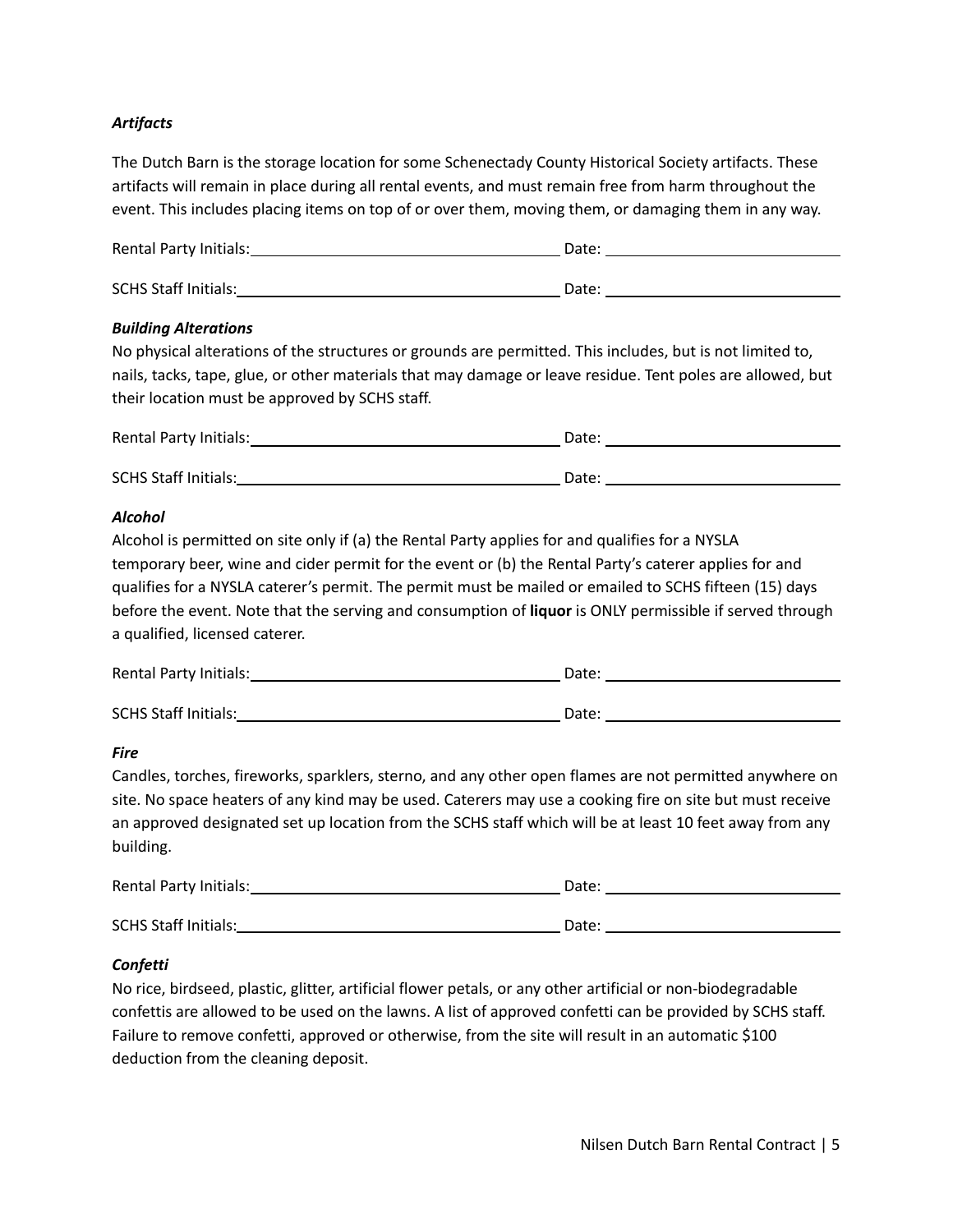| Rental Party Initials:      | Date: |  |
|-----------------------------|-------|--|
| <b>SCHS Staff Initials:</b> | Date: |  |

## *Smoking*

All buildings of the Schenectady County Historical Society are smoke-free. If a member of your rental group must smoke, there is a designated area located on the east side of the Red English Barn. All butts must be properly disposed of.

| Rental Party Initials:      | Date: |
|-----------------------------|-------|
|                             |       |
| <b>SCHS Staff Initials:</b> | Date: |

#### *Equipment*

The Schenectady County Historical Society will provide approximately fifteen (15) folding tables and one-hundred fifteen (115) folding chairs for use during the rental event. The rental party is welcome to rent additional or replacement tables and chairs if they so desire. Garbage cans and liners, toilet paper, and paper towels will also be provided.

| Rental Party Initials:      | Date: |
|-----------------------------|-------|
| <b>SCHS Staff Initials:</b> | Date: |